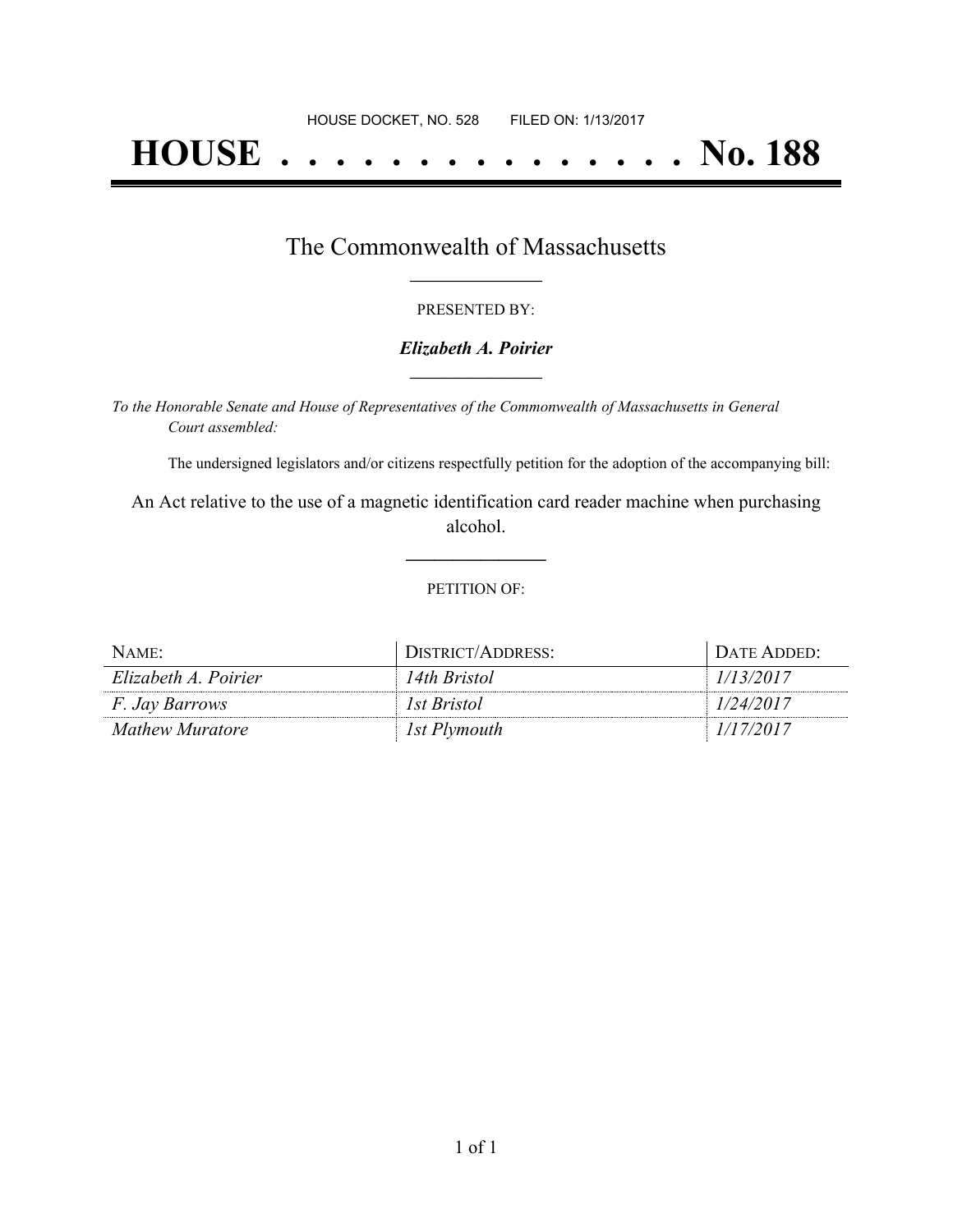#### HOUSE DOCKET, NO. 528 FILED ON: 1/13/2017

## **HOUSE . . . . . . . . . . . . . . . No. 188**

By Mrs. Poirier of North Attleborough, a petition (accompanied by bill, House, No. 188) of Elizabeth A. Poirier, F. Jay Barrows and Mathew Muratore relative to the use of magnetic identification card reader machines when purchasing alcohol. Consumer Protection and Professional Licensure.

### [SIMILAR MATTER FILED IN PREVIOUS SESSION SEE HOUSE, NO. *254* OF 2015-2016.]

## The Commonwealth of Massachusetts

**In the One Hundred and Ninetieth General Court (2017-2018) \_\_\_\_\_\_\_\_\_\_\_\_\_\_\_**

**\_\_\_\_\_\_\_\_\_\_\_\_\_\_\_**

An Act relative to the use of a magnetic identification card reader machine when purchasing alcohol.

Be it enacted by the Senate and House of Representatives in General Court assembled, and by the authority *of the same, as follows:*

| 1 | Section 34B of chapter 138 of the General Laws, as appearing in the 2014 Official              |
|---|------------------------------------------------------------------------------------------------|
| 2 | Edition is hereby amended by inserting in line 18 after the word "card," the following:--      |
| 3 | or an out of state license that has been validated by use of a magnetic identification card    |
| 4 | reader machine,                                                                                |
| 5 | ; and further by striking in lines 23 through 25, inclusive, the words "a liquor purchase"     |
| 6 | identification card, or an identification card issued under section 8E of Chapter 90, or motor |
|   |                                                                                                |
| 7 | vehicle license issued pursuant to said section eight" and inserting in place thereof the      |